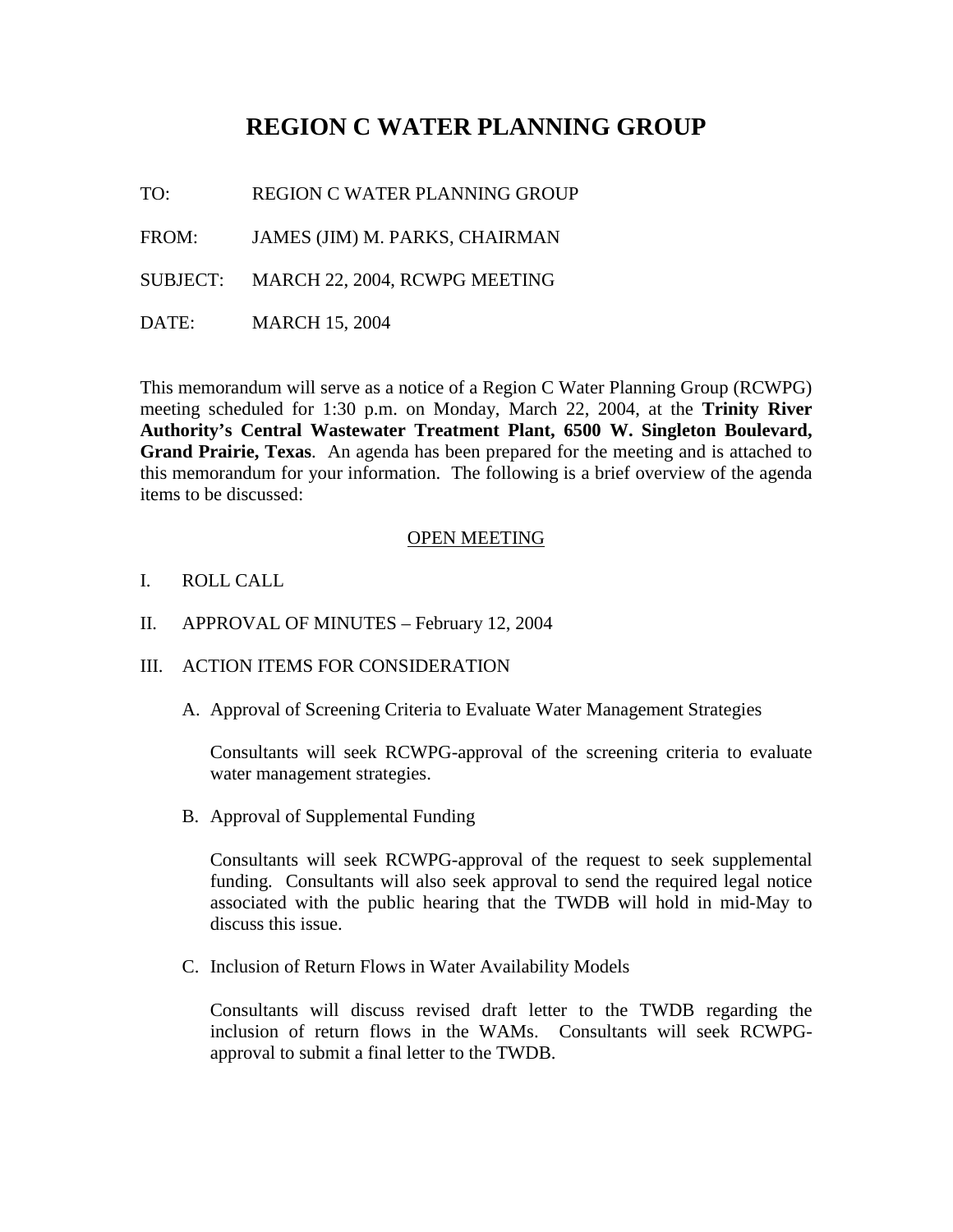#### IV. DISCUSSION ITEMS

A. Region H Modeling of Galveston Bay Inflows

Consultant will present a summary of the Region H modeling of the Galveston Bay inflows study.

B. Presentation on Bay and Estuary Inflows Study

Danny Vance will present a summary of bay and estuary inflows study.

C. Update on Task 3 (Current Water Supplies)

Consultants will update the RCWPG on the status of the analysis of current water supplies, including WAM and GAM runs. Consultants will update the RCWPG on the status of the surveys requesting input from the water user groups, wholesale water providers, and county judges.

D. Update on Water Conservation and Reuse Tasks

The consultants will update the planning group on the status of the water conservation and reuse tasks, including the neighborhood study.

E. Drought Study Update

Consultants will update the RCWPG on the status of the drought analysis.

F. Policy Discussion

The consultants will present an approach to discussing the policy topics that the TWDB has requested regional water planning group input.

G. Update Media Materials

The consultants will present updated media materials for the RCWPG to review. The consultants will seek RCWPG-approval at the April meeting.

H. Summary of Speaker Comments to RCWPG at February 12 RCWPG Meeting

This will be emailed prior to the meeting.

I. Update on overall status and next steps

The consultants will update the RCWPG on the overall status of the Region C plan and the steps they will be taking in the near future.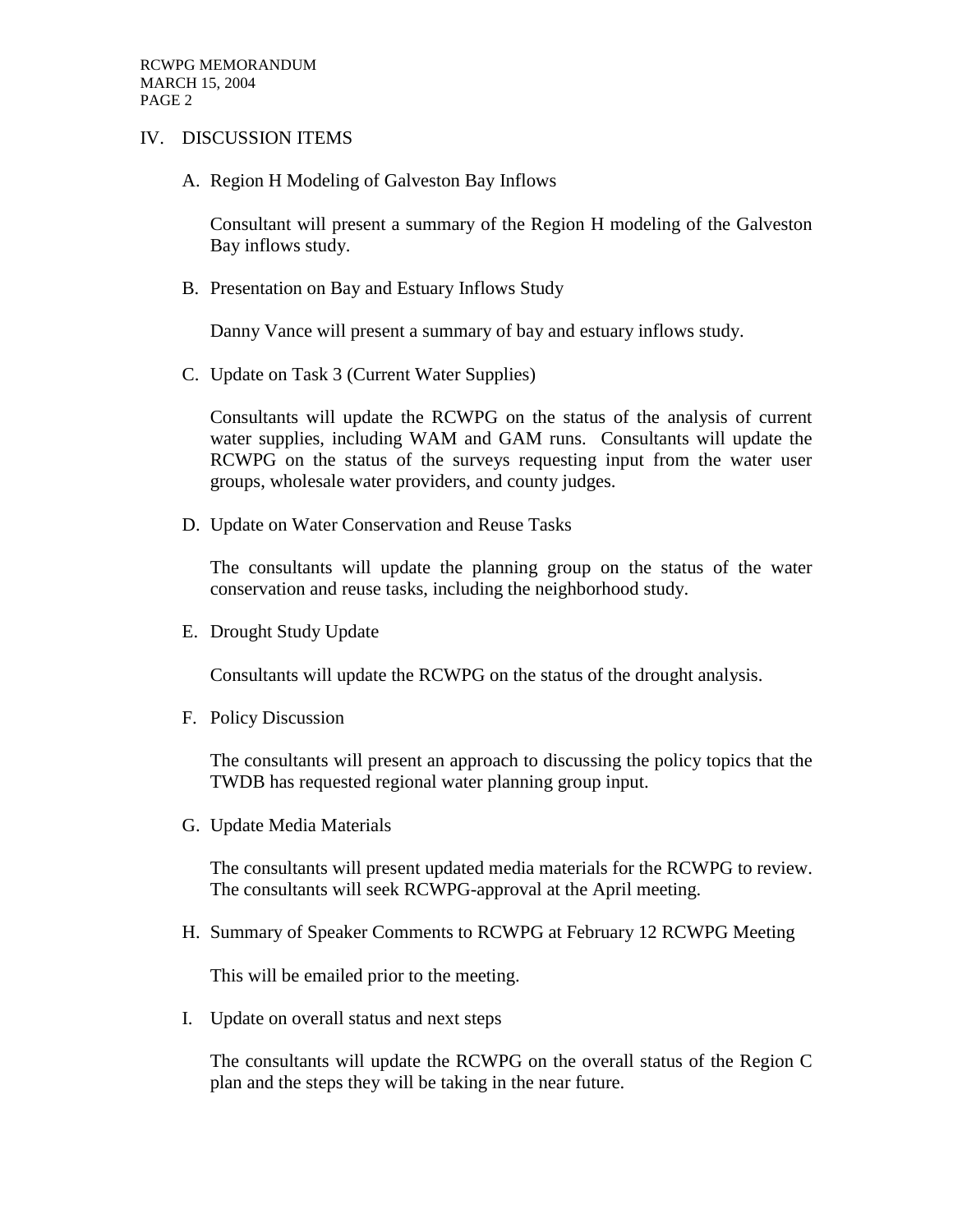### V. OTHER DISCUSSION

- A. Updates from the Chair
	- 1. Update on Statewide Water Conservation Task Force
	- 2. Update on the Policy Regarding Posting Information on the Region C Web Site
	- 3. Discuss RCWPG Draft Response to Congressman Sandlin's Letter
- B. Report from Regional Liaisons
- C. Confirm Date and Location of Next Meeting
- D. Other Discussion
- E. Acknowledgement of Guests/Public Comments

## VII. ADJOURNMENT

The following items are enclosed with this memorandum:

- 1. RCWPG Agenda March 22, 2004
- 2. RCWPG Minutes February 12, 2004

If you need additional information, please contact my office at 972/442-5405.

cc: Mr. Steve Berry, Designated Alternate for Elaine Petrus Mr. Warren Brewer, Designated Alternate for Danny Vance Ms. Maebell Brown, Designated Alternate for Dale Fisseler Mr. Don Callaway, Designated Alternate for Robert Scott Ms. Sally Drews, Designated Alternate for Mary Vogelson Mr. Tim Fisher, Designated Alternate for Howard Martin Judge Derrell Hall, Designated Alternate for G. K. Maenius Mr. Kraig Kahler, Designated Alternate for Paul Phillips Mr. Charles Lively, Designated Alternate for Irvin M. Rice Mr. Jim Oliver, Designated Alternate for George Shannon Mr. Mike Rickman, Designated Alternate for Jim Parks Mr. Joe Schneider, Designated Alternate for Russell Laughlin Mr. Ron Sellman, Designated Alternate for Jerry Chapman Mr. Brett Shannon, Designated Alternate for Roy Eaton Mr. Joe Simecek, Designated Alternate for Paul Zweiacker Mr. Charlie Stringer, Designated Alternate for Robert Johnson Ms. Virginia Towles, TWDB Mr. E. W. Wesley, TDA